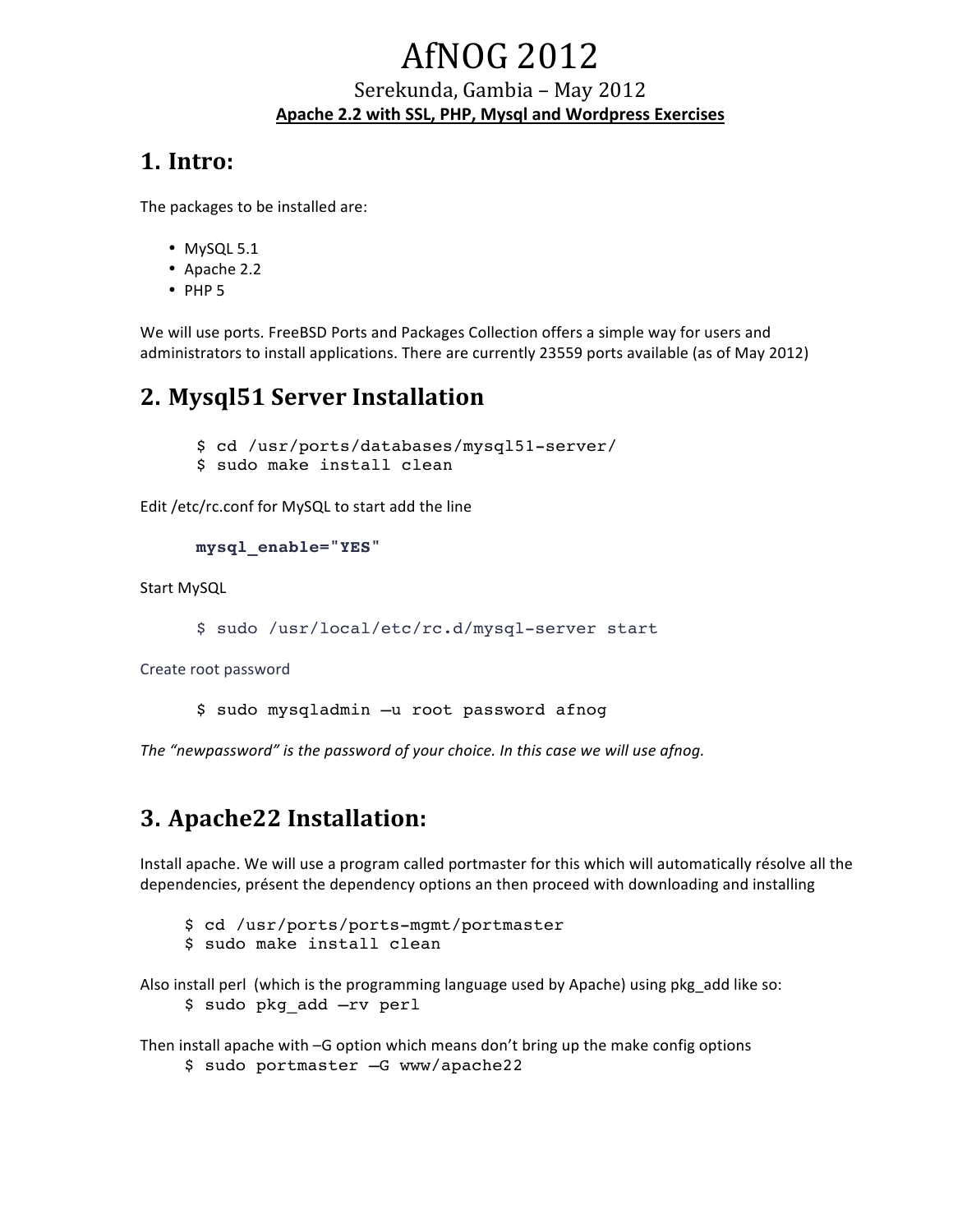Choose whatever default options are presented. Once installed, in /etc/rc.conf, add the following line

#### **apache22\_enable="YES"**

To start apache run

\$ sudo /usr/local/etc/rc.d/apache22 start

Check if the apache web server you have just installed works by pointing a browser to the server i.e. *http://<your-ip-address>*. You can also do

\$telnet localhost 80

# **4. Configuring Virtual Hosts**

Edit the httpd.conf file:

\$ sudo vi /usr/local/etc/apache22/httpd.conf

**Uncomment** the line below in the apache configuration file:

```
#include etc/apache22/extra/httpd-vhosts.conf
```
Ensure that Apache listens on port 80

```
# Listen for virtual host requests on all IP addresses 
# (both IPv4 and IPv6)
Listen 80
```
Ensure that Apache server name is set not to bind to any DNS name listens on port 80

```
# To avoid binding to DNS Names or IP 
ServerName *:80
```
Edit /usr/local/etc/apache22/extra/httpd-vhosts.conf to define the virtual hosts. In the exercise "name" should be replaced with your name as in the DNS exercise.

```
NameVirtualHost *:80 
<VirtualHost *:80>
   ServerAdmin webmaster@<name>.sse.ws.afnog.org
   DocumentRoot /home/afnog/<name>
   ServerName vm
    <Directory /home/afnog/<name>
        Order deny,allow
        Allow from all
    </Directory>
</VirtualHost>
```
Create the directory "name" in the **/home/afnog** directory and give it the right permissions for apache to access it  $-$  in this case

\$ cd /home/afnog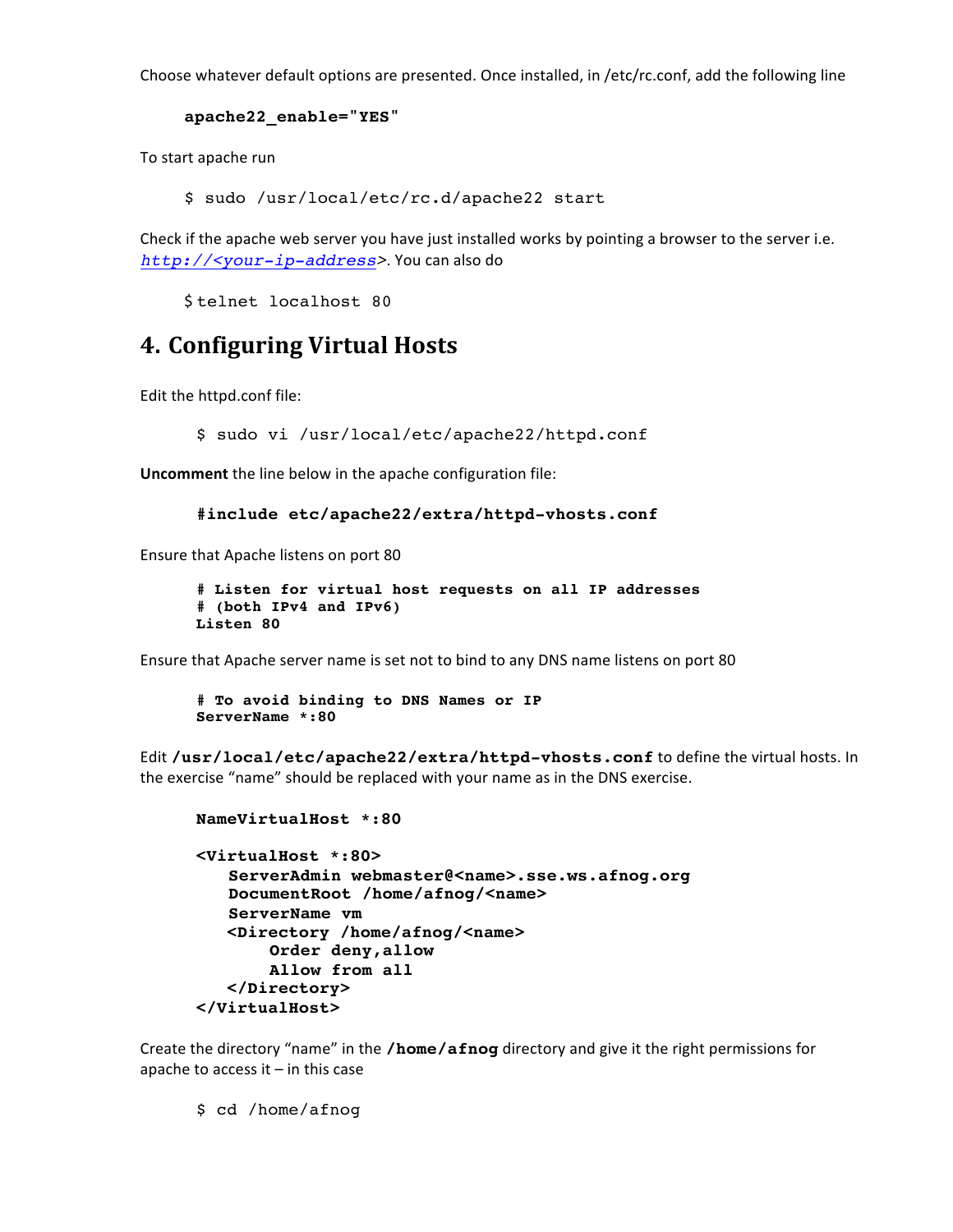\$ mkdir <name> \$ sudo chown -R www:www <name> \$ sudo chmod u+x <name>

NOTE: By default apaches Directory access permissions are restrictive to deny all. This requires that any directory access for apache outside the Document root should be explicitly set.

To allow from all from httpd.conf may resolve the problem, but is not recommended. The best option is as follows;

Create a file called name.conf (where name is same as "name" above for ease of management) in **/usr/local/etc/apache22/Includes/**

# **5. Configuring Secure Virtual Hosts (Apache+SSL)**

To create a secure virtual host accessed via https rather than http, you will need to configure your Apache server to use OpenSSL for encrypting the data servered from the web server.

The following steps should do the trick.

# **5.1** Create the SSL Certificates for your Apache Web Server:

- \$ cd /usr/local/etc/apache22/
- \$ sudo openssl genrsa -des3 -out server.key 1024
- NOTE: Password-Phrase is needed to encrypt the key. However, this pass-phrase will be needed at every apache restart. To get rid of the pass-phrase prompts at every apache restart and maintain the original key.
	- \$ sudo cp server.key server.key.org \$ sudo openssl rsa -in server.key.org -out server.key

### **5.1.1 Create Certificate Request**

- \$ sudo openssl req -new -key server.key -out server.csr
- NOTE: The CommonName is the name of the Website you will use in this case the localhost name i.e vmXX.sse.ws.afnog.org where XX is your computer number

### **5.1.2 Self Sign your Own Certificate**

```
$ sudo openssl x509 -req -days 3650 -in server.csr –signkey 
server.key -out server.crt
```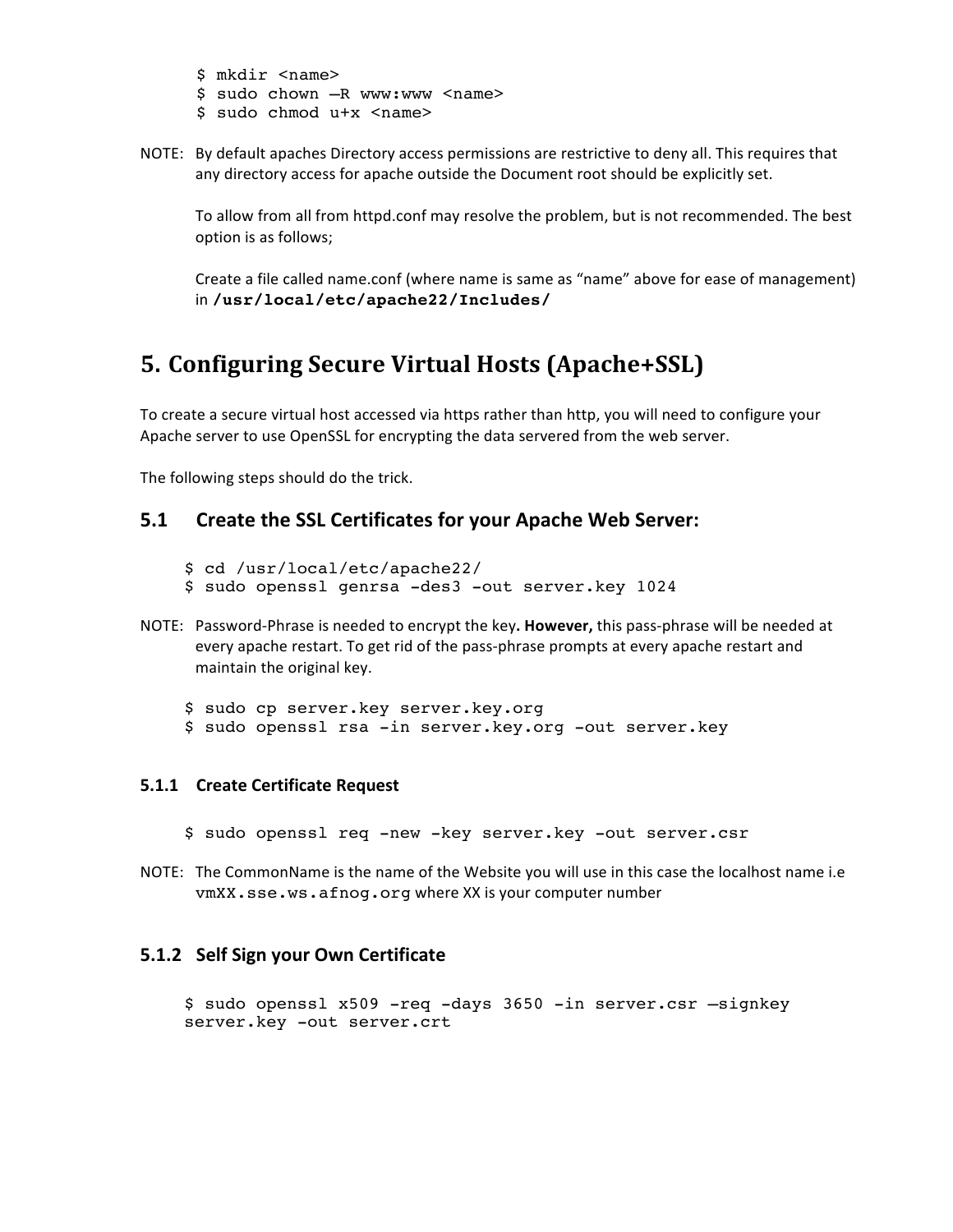# **5.2 Enable SSL in Apache**

Edit the **httpd.conf** file and uncomment the line below;

#### **#include etc/apache22/extra/httpd-ssl.conf**

Edit the httpd-ssl.conf file and make the following changes:

\$ vi /usr/local/etc/apache22/extra/httpd-ssl.conf

#### **NOTE:**

- Each virtual host must have its own certificate file see comments on "CommonName".
- The path is where the certificate File and Keys are located in this case /usr/loca/etc/apache22/ (see virtualhost example below)

```
SSLCertificateFile /usr/local/etc/apache22/server.crt
SSLCertificateKeyFile /usr/local/etc/apache22/server.key
```
# **5.3** Create the Secure Virtual Host

At the end of the file (httpd-ssl.conf) add the virtual hosts that will be handled with SSL

```
<VirtualHost vmXX.sse.ws.afnog.org:443>
 ServerAdmin webmaster@<name>. sse.ws.afnog.org
DocumentRoot /home/afnog/<name>
 ServerName vmXX.sse.ws.afnog.org
ErrorLog "/var/log/<name>.sse.ws.afnog.org-error.log"
TransferLog "/var/log/<name>.sse.ws.afnog.org-access.log"
 SSLEngine on
SSLCertificateFile /usr/local/etc/apache22/server.crt
 SSLCertificateKeyFile /usr/local/etc/apache22/server.key
<FilesMatch "\.(cgi|shtml|phtml|php)$">
      SSLOptions +StdEnvVars
 </FilesMatch>
 <Directory "/home/afnog/<name>">
      Options -Indexes FollowSymLinks
      AllowOverride AuthConfig FileInfo
      Order allow,deny
      Allow from all
 </Directory>
 <Directory "/usr/local/www/apache22/cgi-bin">
      SSLOptions +StdEnvVars
 </Directory>
      BrowserMatch ".*MSIE.*" \
                nokeepalive ssl-unclean-shutdown \
                downgrade-1.0 force-response-1.0
      CustomLog "/var/log/httpd-ssl_request.log" \
                  "%t %h %{SSL_PROTOCOL}x %{SSL_CIPHER}x \"%r\" %b"
</VirtualHost>
```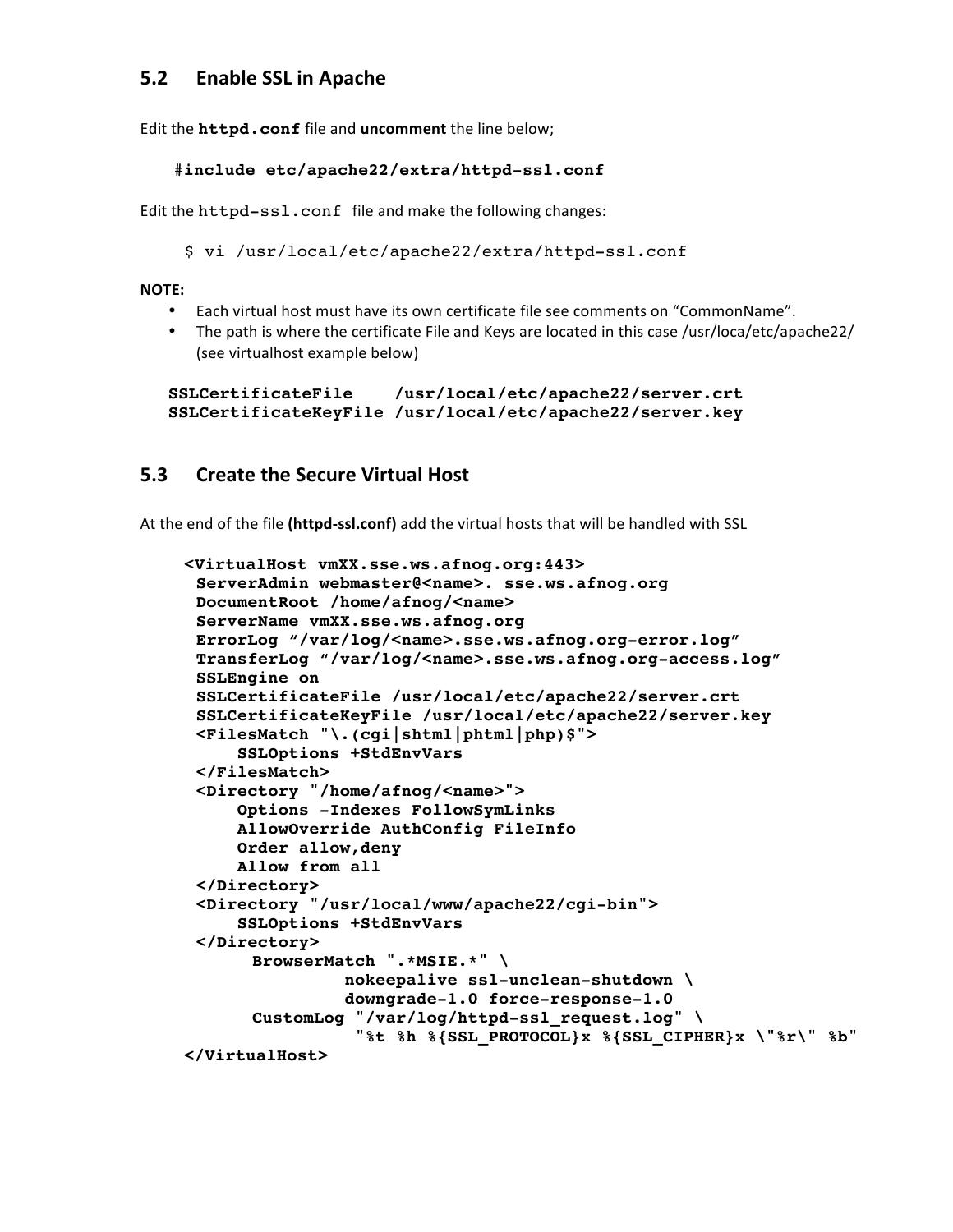Copy the default **index.html** file to the directory from which you are going to serve your web pages.

\$ sudo cp /usr/local/www/apache22/data/index.html /home/afnog/<name>/

Restart the Apache

\$ sudo apachectl restart

Check if the apache-ssl virtualhost you have just setup works by pointing a browser to the desired URL i.e. *https://vmXX.sse.ws.afnog.org*

# **6. Installing PHP & PHP Extensions**

\$ sudo portmaster lang/php5

#### \*\* During the installation, select Apache Option # "Build Apache Module" option

Once its completes, proceed to add the following into the apache httpd.conf file to enable PHP in apache

```
$ sudo vi /usr/local/etc/apache22/httpd.conf
```
Find directory index as below and add index.php to the end of the line

#### **DirectoryIndex index.html index.htm** *index.php*

Also find the Addtype section and add the 2 lines below

#### **AddType application/x-httpd-php .php AddType application/x-httpd-php-source .phps**

Copy the php initialization file that has the php features.

\$ cp /usr/local/etc/php.ini-development /usr/local/etc/php.ini

Install php5-extensions, which provide support for various modules like MySQL and others.

\$ sudo cd /usr/ports/lang/php5-extenstions \$ sudo make install clean

\*\* Select MySQL and IMAP support, once it is complete, restart Apache.

\$ apachectl restart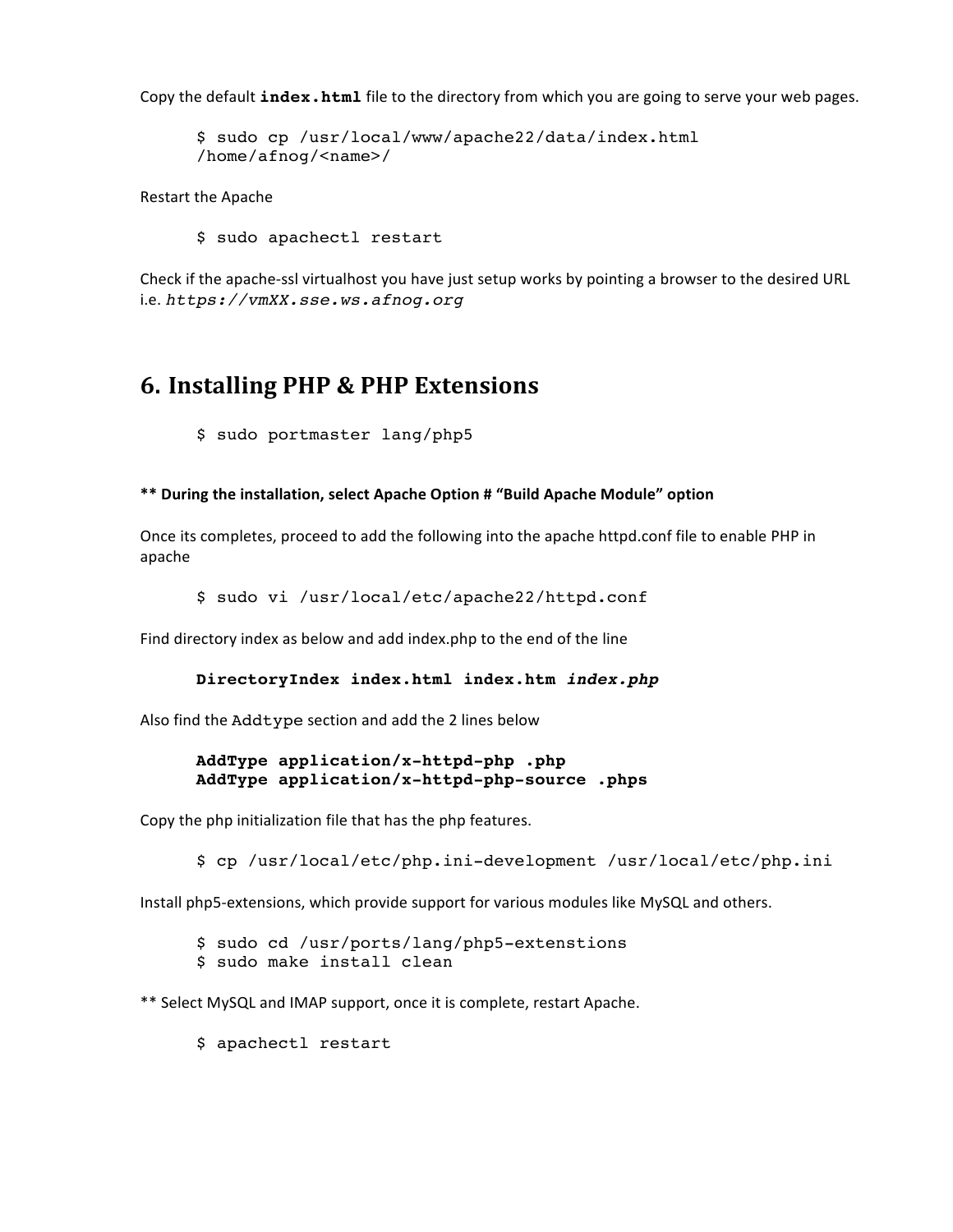# **6.1 Test the PHP installation**

Create PHP test page

```
$ vi /home/afnog/<name>/test.php
<?php
  $hostname = gethostbyaddr($_SERVER['REMOTE_ADDR']);
  echo "Your IP Address is $hostname";
  phpinfo();
?>
```
Point your browser to the following URL: **http://vmXX.sse.ws.afnog.org/test.php**

# **7. Enable IPv6 in FreeBSD**

As user root, edit /etc/rc.conf and add:-

## **ipv6\_enable="YES"**

Add (manual) interface configuration:-

### **ipv6\_network\_interfaces="em0"**

Use the above option to limit the interface to enable IPv6. By default it's "auto", meaning to enable IPv6 on all the interfaces.

### **ipv6\_ifconfig\_em0="2001:43f8:0220:219::1XX"**

(where x is your pc number, eg. 1, 2, 3 ...)

Add the default router:-

### **ipv6\_defaultrouter="2001:43f8:0220:219:196:200:219:254"**

Save and exit the file then run:

### \$ **sudo /etc/netstart**

Test with the configuration changes with "traceroute6" and "ping6"

- To your neighbor's ipv6 address
- An external host e.g. tracroute6 www.afrinic.net

Open your browser and go to:

• http://www.afrinic.net